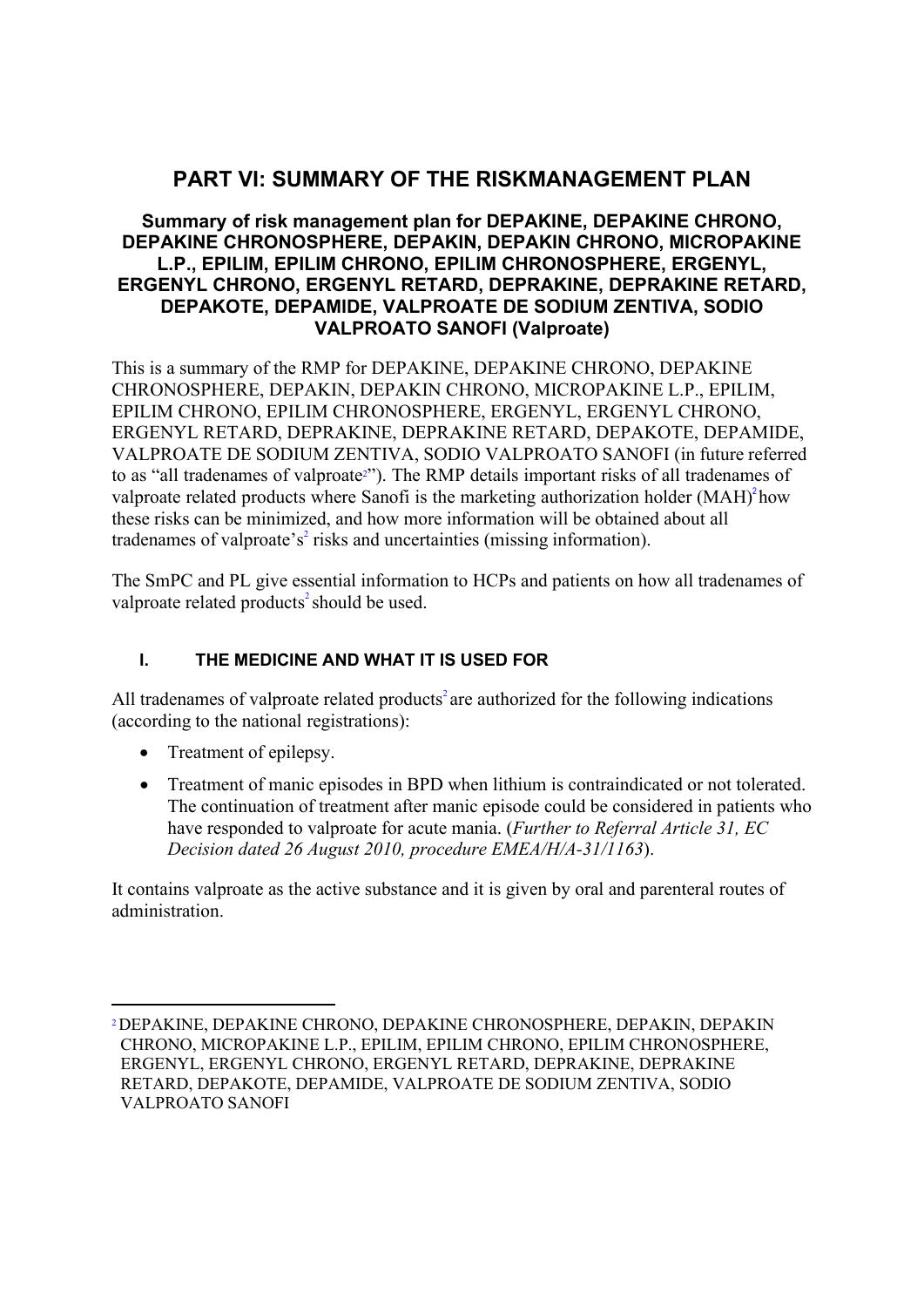## **II. RISKS ASSOCIATED WITH THE MEDICINE AND ACTIVITIES TO MINIMIZE OR FURTHER CHARACTERIZE THE RISKS**

Important risks of all tradenames of valproate<sup>2</sup>[,](#page-0-1) together with measures and other pharmacovigilance activities to minimize such risks or further characterize them, are outlined below.

Measures to minimize the risks identified for valproate are:

- Specific information, such as warnings, precautions and advice on correct use, in the SmPC and PL addressed to HCPs and patients;
- Visual text warning and pictogram on the outer packaging and a pictogram may be added on the primary packaging (depending on the countries);
- The medicine's legal status the way a medicine is supplied to the patient (treatment initiation and reassessment by a specialist).

Together, these measures constitute routine risk minimization measures.

In the case of all tradenames of valproate<sup>2</sup>[,](#page-0-1) these measures are supplemented with additional risk minimization measures mentioned under relevant important risks, outlined in the next sections. The additional measures consist of a PPP aimed at minimizing pregnancy exposure during treatment with valproate. The PPP combines the use of educational tools with interventions to control appropriately access to the valproate to female patients.

The educational tools include:

- Direct Healthcare Professional Communication
- Guide for HCPs
- Guide for Patients
- Annual Risk Acknowledgement Form
- Patient Card

In addition to these measures, information about adverse reactions will be collected continuously and regularly analyzed, including Periodic Safety Update Report (PSUR)/Periodic Benefit-Risk Evaluation Report (PBRER) assessment so that immediate action can be taken as necessary. These measures constitute routine pharmacovigilance activities.

## **II.A List of important risks and missing information**

Important risks of all tradenames of valproate<sup>2</sup> are risks that need special risk management activities to further investigate or minimize the risk, so that the medicinal product can be safely taken. Important risks can be regarded as identified or potential. Identified risks are concerns for which there is sufficient proof of a link with the use of all tradenames of valproate<sup>2</sup>. Potential risks are concerns for which an association with the use of this medicine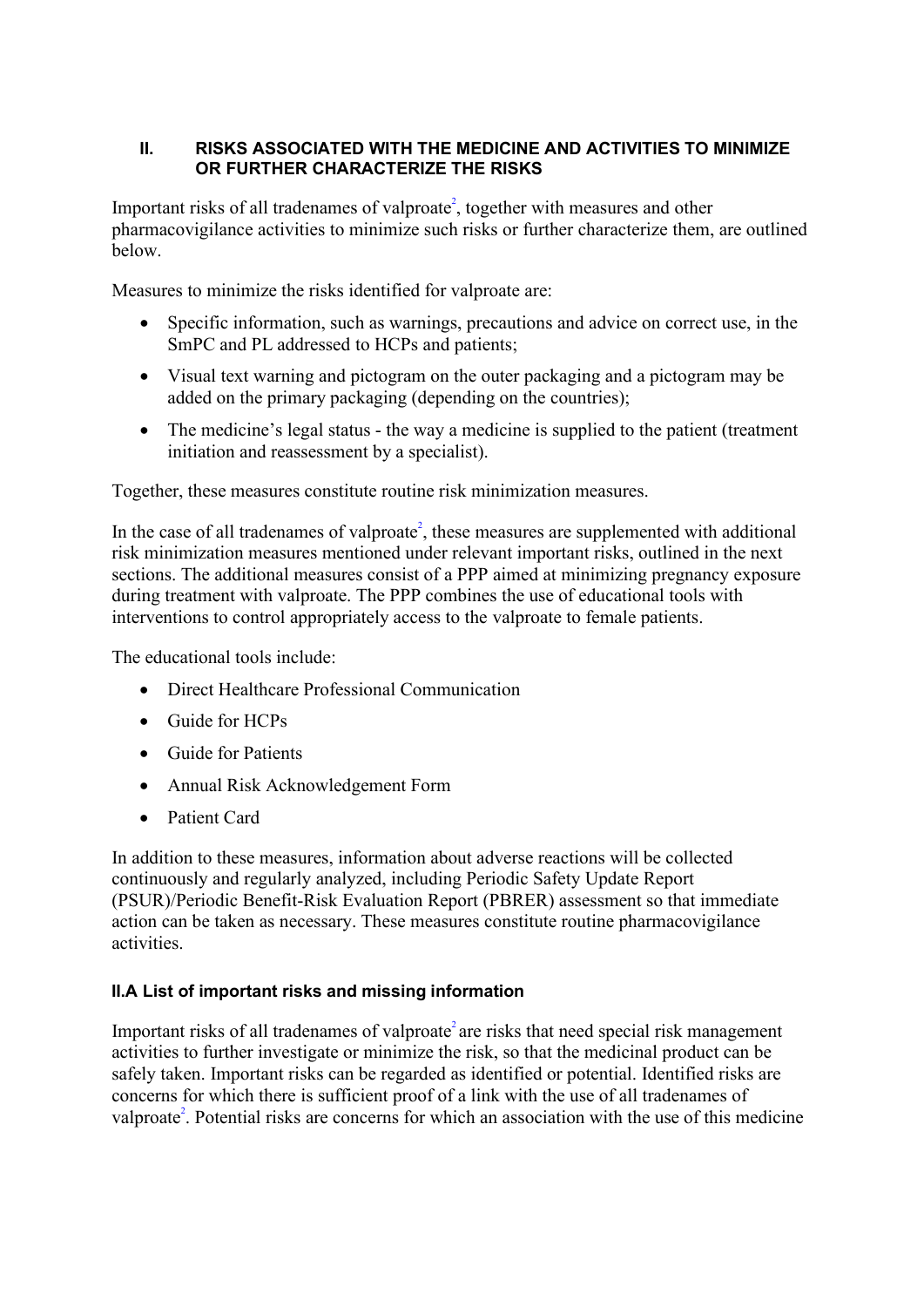is possible based on available data, but this association has not been established yet and needs further evaluation. Missing information refers to information on the safety of the medicinal product that is currently missing and needs to be collected.

|  | Table 15 - List of important risks and missing information |  |  |  |
|--|------------------------------------------------------------|--|--|--|
|--|------------------------------------------------------------|--|--|--|

| Important identified risk  | Teratogenicity                                                      |
|----------------------------|---------------------------------------------------------------------|
| Important potential risk   | Risks to unborn children via third generation and paternal exposure |
| <b>Missing information</b> | None                                                                |

## **II.B Summary of important risks**

#### **Table 16 - Important identified risk: Teratogenicity with corresponding risk minimization activities and additional pharmacovigilance activities**

| <b>Teratogenicity</b>                                   |                                                                                                                                                                                                                                                                                                                                                                                                                                                                             |  |
|---------------------------------------------------------|-----------------------------------------------------------------------------------------------------------------------------------------------------------------------------------------------------------------------------------------------------------------------------------------------------------------------------------------------------------------------------------------------------------------------------------------------------------------------------|--|
| <b>Evidence for linking</b><br>the risk to the medicine | Preclinical data, pharmacovigilance database (clinical and postmarketing data), and<br>worldwide scientific literature.                                                                                                                                                                                                                                                                                                                                                     |  |
| <b>Risk factors and risk</b>                            | <b>Risk factors:</b>                                                                                                                                                                                                                                                                                                                                                                                                                                                        |  |
| groups                                                  | Multiple-drug therapy that includes valproate (especially in high dose) induces a higher<br>risk of teratogenicity than therapy with valproate alone. This is a greater risk of major<br>malformations than for the general population, for whom the risk is about 3%. The risk<br>is dose dependent but a threshold dose below which no risk exists cannot be<br>established.                                                                                              |  |
|                                                         | Population at risk: Girls, WOCBP and pregnant women.                                                                                                                                                                                                                                                                                                                                                                                                                        |  |
| <b>Risk minimization</b>                                | Routine risk minimization measures:                                                                                                                                                                                                                                                                                                                                                                                                                                         |  |
| measures                                                | Labeled in Sections 4.2; 4.3; 4.4; 4.6 and 4.8 of the SmPC and Sections 2; 4 of PL.<br>$\bullet$<br>• Visual warning corresponding to warning text and associated pictogram on the<br>outer packaging (details to be agreed at national level).<br>Pictogram on the primary packaging (details to be agreed at national level).<br>$\bullet$<br>• Prescription only medicine (first prescription done by a specialist experienced in the<br>management of epilepsy or BPD). |  |
|                                                         | Additional risk minimization measures:                                                                                                                                                                                                                                                                                                                                                                                                                                      |  |
|                                                         | A PPP is put in place. It combines the use of educational tools with interventions to<br>minimize pregnancy exposure during treatment with valproate.                                                                                                                                                                                                                                                                                                                       |  |
|                                                         | The educational materials:                                                                                                                                                                                                                                                                                                                                                                                                                                                  |  |
|                                                         | Direct Healthcare Professional Communication.<br>Guide for HCPs.<br>$\bullet$                                                                                                                                                                                                                                                                                                                                                                                               |  |
|                                                         | Guide for Patients.<br>$\bullet$                                                                                                                                                                                                                                                                                                                                                                                                                                            |  |
|                                                         | Annual Risk Acknowledgement Form.<br>$\bullet$<br>Patient Card.                                                                                                                                                                                                                                                                                                                                                                                                             |  |
| <b>Additional</b>                                       | Additional pharmacovigilance activities:                                                                                                                                                                                                                                                                                                                                                                                                                                    |  |
| pharmacovigilance<br>activities                         | Drug Utilization Study extension (VALNAC09343) to assess the effectiveness of the<br>new risk minimization measures and to further characterize the prescribing patterns<br>for valproate.                                                                                                                                                                                                                                                                                  |  |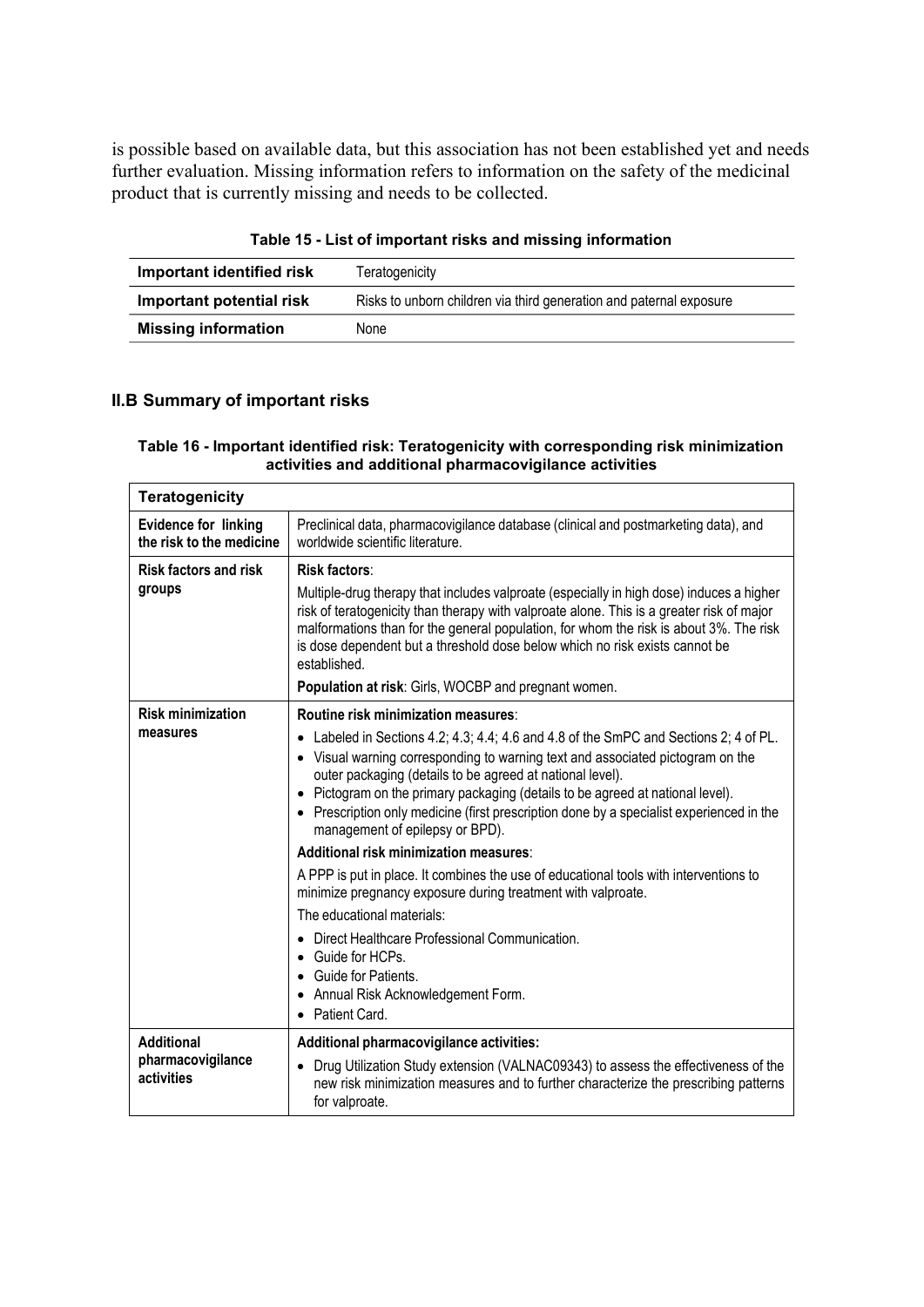| <b>Teratogenicity</b> |                                                                                                                                                                                                                                                                                                                                                                                                                                                                                                                                          |
|-----------------------|------------------------------------------------------------------------------------------------------------------------------------------------------------------------------------------------------------------------------------------------------------------------------------------------------------------------------------------------------------------------------------------------------------------------------------------------------------------------------------------------------------------------------------------|
|                       | • Survey among HCPs (VALNAC09348) to assess knowledge of HCP and behavior<br>with regards to PPP as well as receipt/use of DHPC and educational materials<br>• Survey among Patients (VALNAC09348) to assess knowledge of patients with<br>regards to PPP as well as receipt/use of educational materials<br>• PASS preferably based on existing registries to further characterize the fetal<br>anticonvulsant syndrome in children with valproate in utero exposure as compared<br>to other anti-epileptic drugs (VALNAC09346/AVALON). |

BPD: Bipolar Disorder; DHPC: Direct Healthcare Professional Communication; HCP: Healthcare Professional; PASS: Post-Authorization Safety Study; PL: Package Leaflet; PPP: Pregnancy Prevention Plan; SmPC: Summary of Product Characteristics; WOCBP: Women of Childbearing Potential.

#### **Table 17 - Important potential risk: Risks to unborn children via third generation and paternal exposure with corresponding risk minimization activities and additional pharmacovigilance activities**

| Risks to unborn children via third generation and paternal exposure |                                                                                                                                                                                                                                                                                                                                                                                                               |  |
|---------------------------------------------------------------------|---------------------------------------------------------------------------------------------------------------------------------------------------------------------------------------------------------------------------------------------------------------------------------------------------------------------------------------------------------------------------------------------------------------|--|
| <b>Evidence for linking the</b><br>risk to the medicine             | Pharmacovigilance database (clinical and postmarketing data), and worldwide<br>scientific literature.                                                                                                                                                                                                                                                                                                         |  |
| <b>Risk factors and risk</b><br>groups                              | <b>Unknown</b>                                                                                                                                                                                                                                                                                                                                                                                                |  |
| <b>Risk minimization</b><br>measures                                | <b>Routine risk minimization measures:</b><br>Prescription only medicine (first prescription done by a specialist experienced in the<br>management of epilepsy or BPD).<br>Additional risk minimization measures:<br>None                                                                                                                                                                                     |  |
| <b>Additional</b><br>pharmacovigilance<br>activities                | Additional pharmacovigilance activities:<br>Retrospective observational study (VALNAC09345): To investigate the association<br>between paternal exposure to valproate and the risk of congenital anomalies and<br>neurodevelopmental disorders including autism in offspring.<br>Non-clinical epigenetic study: To study the potential impact of valproate on the<br>epigenome of male and female germ cells. |  |

BPD: Bipolar Disorder.

### **II.C Post-authorization development plan**

## *II.C.1 Studies which are conditions of the marketing authorization*

The following studies are conditions of the marketing authorization:

### **Table 18 - Studies which are conditions of the marketing authorization**

### **Drug utilization study extension (VALNAC09343) ) (extension of the completed Drug utilization study [VALNAC07557]) (Cat. 1)**

## **Purpose of the study:**

To assess the effectiveness of the new risk minimization measures and to further characterize the prescribing patterns for valproate.